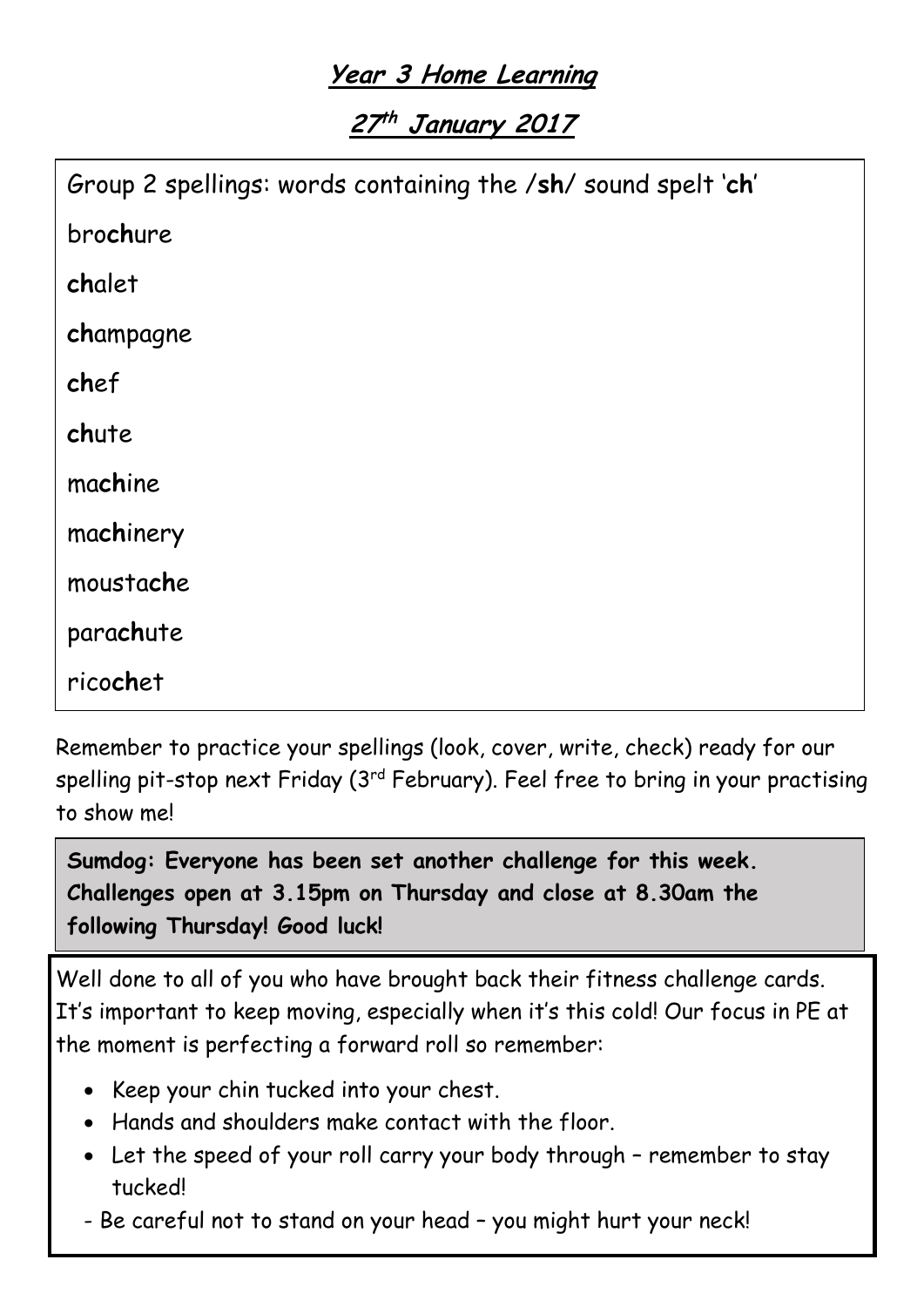## **Year 3 Home Learning**

**27 th January 2017**

| Group 1 spellings: words containing the eee split digraph sound |
|-----------------------------------------------------------------|
| compete                                                         |
| complete                                                        |
| concede                                                         |
| concrete                                                        |
| delete                                                          |
| even                                                            |
| evening                                                         |
| extreme                                                         |
| swede                                                           |
| these                                                           |

Remember to practice your spellings (look, cover, write, check) ready for our spelling pitstop next Friday (3<sup>rd</sup> February). Feel free to bring in your practising to show me!

**Sumdog: Everyone has been set another challenge for this week. Challenges open at 3.15pm on Thursday and close at 8.30am the following Thursday! Good luck!**

Well done to all of you who have brought back their fitness challenge cards. It's important to keep moving, especially when it's this cold! Our focus in PE at the moment is perfecting a forward roll so remember:

- Keep your chin tucked into your chest.
- Hands and shoulders make contact with the floor.
- Let the speed of your roll carry your body through remember to stay tucked!
- Be careful not to stand on your head you might hurt your neck!